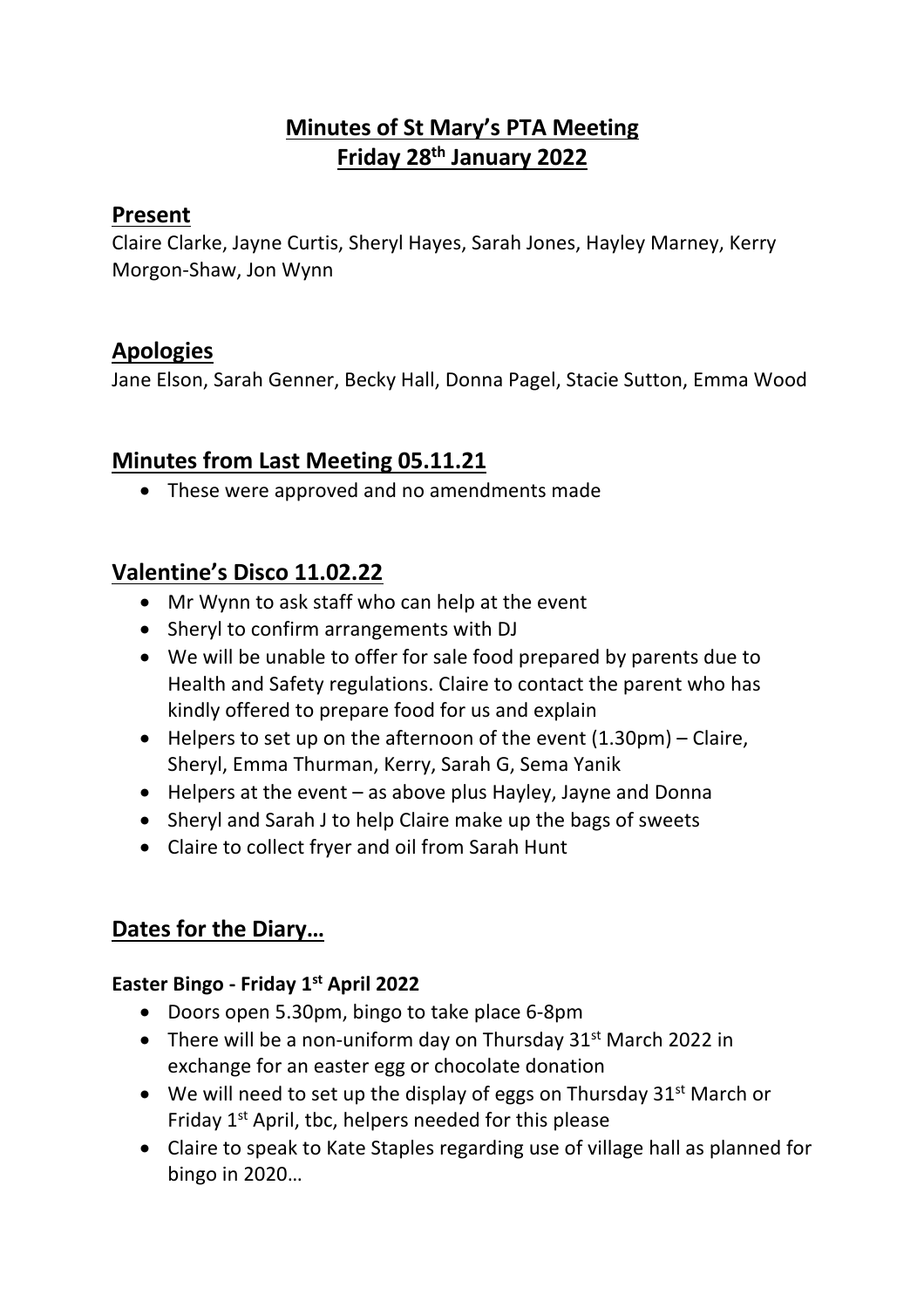### **End of SATs Big Breakfast - Saturday 14th May 2022**

#### **PTA Carwash - Saturday 18th June 2022**

#### **Sports Day BBQ - Friday 1st July 2022**

• This will be held in the afternoon

# **Year 6 Leaver's Party - Friday 8th July 2022**

- PTA will, once again, pay for this as well as their Leaver's Hoodies
- The party will take place on the same day as the service in church

#### **Pre-Loved Uniform Sale - Thursday 14th July 2022**

• To take place outside school again 3-4pm

### **Proposal of Partitioning Wall**

- Mr Wynn put forward a proposal for a removeable partitioning wall so we are able to divide the hall and create extra space as and when required
- Lack of space is a problem in school, this will make a huge difference to day-to-day school life
- Sheryl presented information of a similar partition used at her work (this cost £4,800 plus VAT) and will get the same people who installed it to quote at school
- Mr Wynn also to get a quote and get back to us
- Spending team will need to authorise whether we can go ahead and fundraise for this as could be in the region of £5-6k
- We discussed the option of setting up a Crowdfunding page to support our fundraising efforts if we decide to go ahead with this project

### **Easyfundraising**

- Claire has received a coaching call to explain more about how it works and how we can use it to our advantage, ways to promote it etc
- Hoping that the business cards that have been designed, printed and recently given out to all parents will help to promote the use of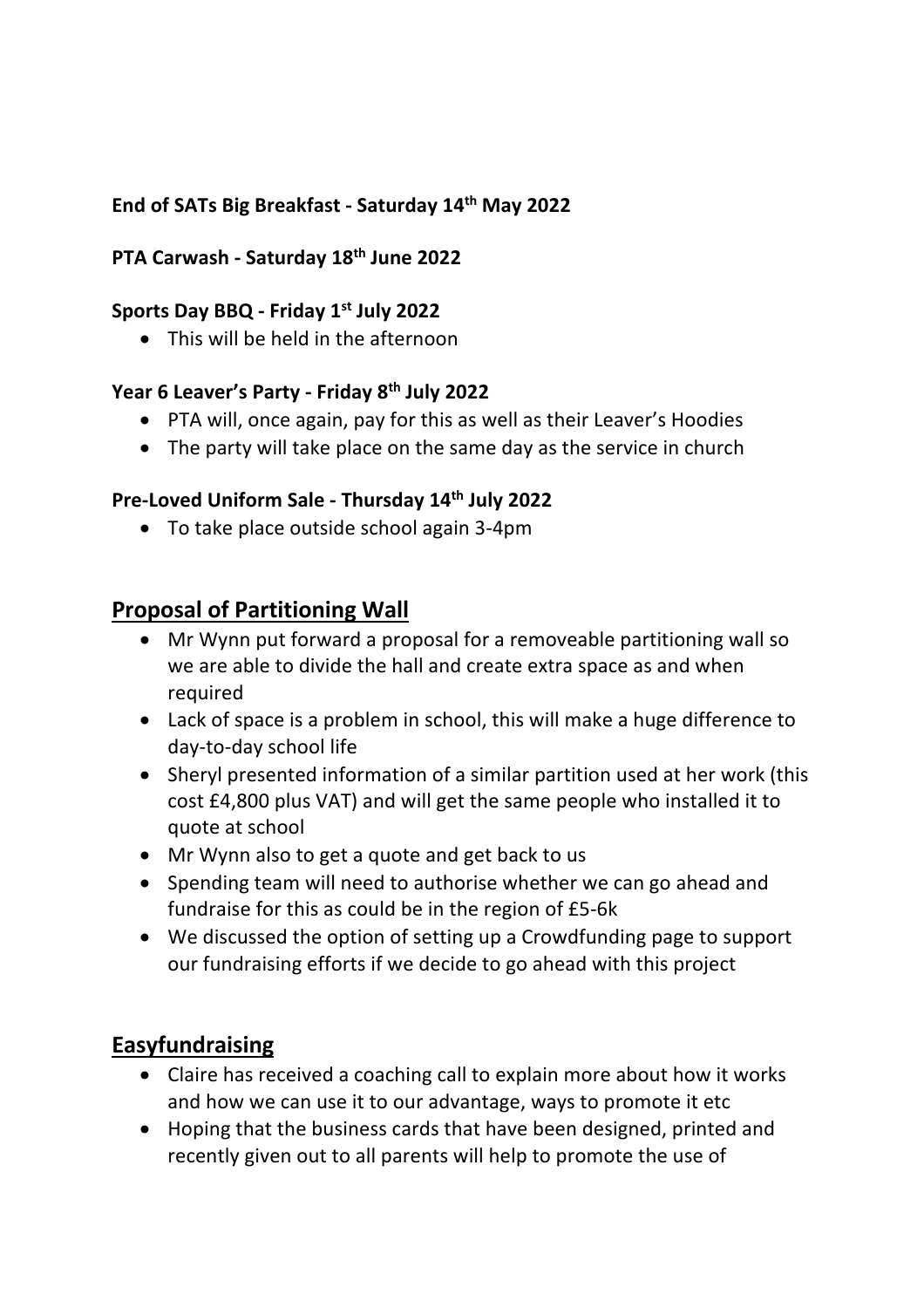Easyfundraising across the school and ensure we receive free donations every quarter

- Also hoping that the business cards will prompt parents to join the 59 Club
- If anyone has any questions about Easyfundraising please get in touch with PTA

## **Money Spent Recently**

- Since the last meeting we have spent £125 on Georgia Holloway's Dance and Drama lessons, £400 on books, £250 on 4 x balance bikes and helmets for Early Years, installation of bike shelter £100, wooden planter and plants in memory of Joan Kinsman £173.20, new starter welcome packs £4
- There will be one new family joining the school after Easter Claire to prepare new starter welcome pack for them

### **Money Raised Recently**

- Since the last meeting we have raised £939 at Big Breakfast, £80 at the Christmas Wreath Making Workshop, £84 at the Christmas Disco and £165 at the Colton Christmas Fair including the sale of advent calendars
- What an amazing achievement!

## **HSBC Account Update**

- We are hoping that we will be able to close this account finally the form has been completed and posted
- Hoping that this goes smoothly and does not require us to track down signatories from many years ago!
- This will mean that the PTA will then have just one account that is accessible to the authorised account signatories rather than having an old account from years ago that is unable to be used
- We would like to use the money in this account for something nice for the children, approx. £400
- Mr Wynn will ask school council for any suggestions, it would be really nice if the children could have a say in what they do!